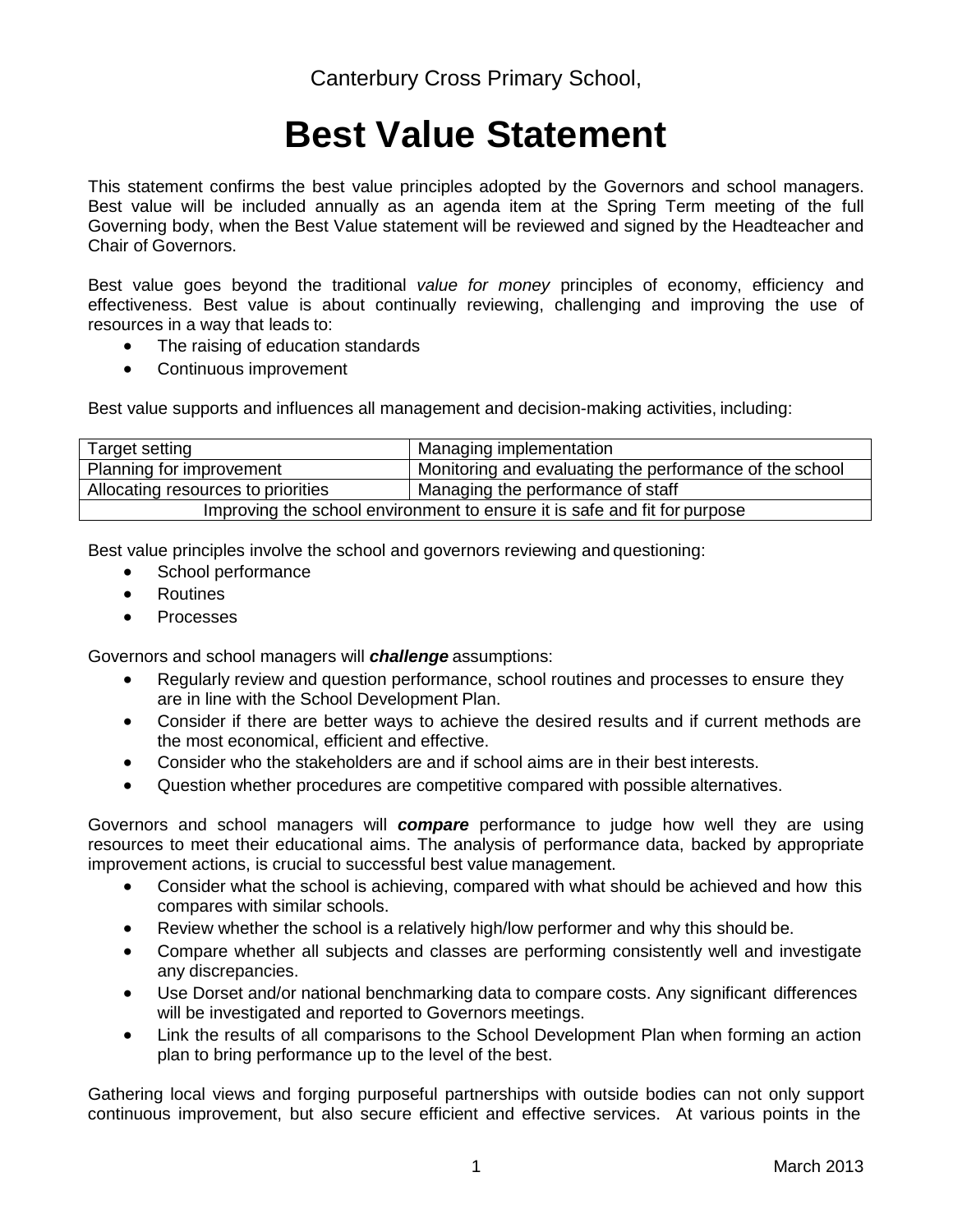school's management cycle, the governors and school managers will *consult*, as appropriate, with the following stakeholders:

| <b>Pupils</b>                                          | Parents                                          | Governors          |  |  |  |
|--------------------------------------------------------|--------------------------------------------------|--------------------|--|--|--|
| Teaching and support staff                             | Professional associations                        | The LA and Diocese |  |  |  |
| The local community                                    | Neighbouring schools                             | <b>Suppliers</b>   |  |  |  |
| <b>Employers</b>                                       | Early years development of children partnerships |                    |  |  |  |
| Schools and colleges that are destinations for leavers |                                                  |                    |  |  |  |

The final best value principle is *compete*. Being competitive means making sure the school is providing or buying the appropriate service at the best possible price. Governors and school will:

- Promote fair competition through quotations and tenders to ensure that goods and services are secured in the most economic, efficient and effective way
- Review financial administration procedures, including competitive tendering, to ensure the system is appropriate.
- Question historic practice, eg, is one supplier used regardless of price.
- Review contracts regularly and before the renewal date to ensure best value. Check Contract Review Schedule annually.

Governors and school managers will ensure that:

- A basic Best Value Check Form is completed and attached to all orders placed over £10,000.
- Best value is reviewed annually (and more often if possible) at Governors Meetings and staff meetings.

At the Spring Term full Governors meeting each year:

- 1. The Best Value check forms from the previous year will be reviewed.
- 2. The progress of the annual budget plan and Best Value Statement will be monitored, with the School Development Plan, in order to determine the extent of continuous improvement.
- 3. The Best Value Statement is discussed, amended as appropriate and signed by the Headteacher and Chair of Governors for the next financial year.
- 4. The Contract Review Schedule is discussed.